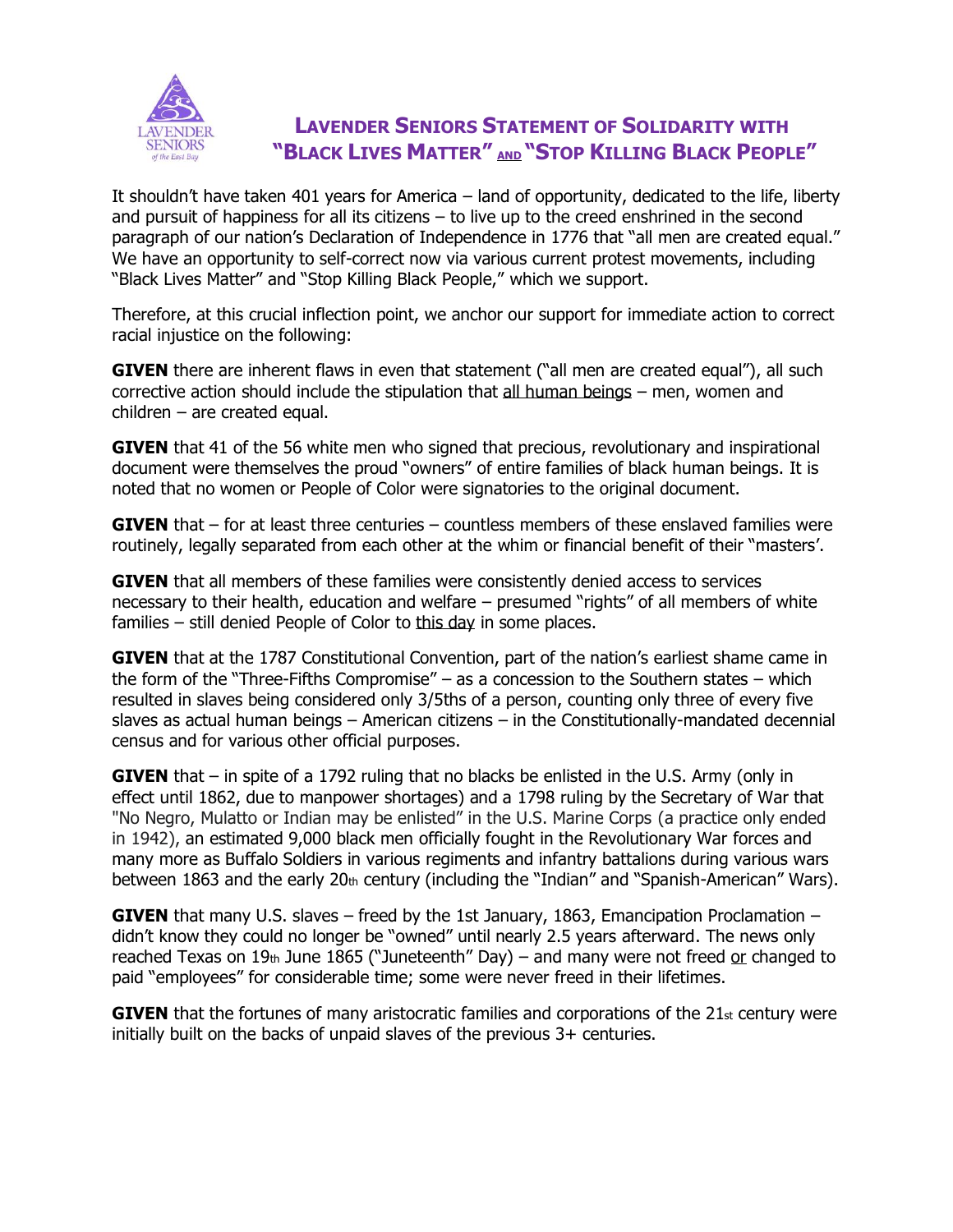**GIVEN** the White House, the Statue of Freedom atop the U.S. Capitol Building, and numerous other government buildings/monuments in D.C. were built largely with black slave labor, much of the wages for that work going to the slave owners.

**GIVEN** that it took passage of the 15th Amendment in 1870 before black **men** were finally given the right to vote (voter suppression, gerrymandering, voter ID requirements, etc., still minimize that right in many states and locales).

**GIVEN** that approximately 200,000 African-American soldiers and sailors served in the Union Army and Navy forces during the Civil War (the U.S. Colored Troops), resulting in the death of at least 40,000 black soldiers and sailors. Unfortunately, those who lived and returned home encountered continued threats to their lives, livelihoods and families.

**GIVEN** that 350,000 African-Americans served in World War I (still-segregated units like the intrepid "Harlem Hellfighters" and the "Black Devils"), returning afterward to Jim Crow laws, segregation and the glorification of the Confederacy (thus, glorifying slavery) through erection of statues and monuments over the next six decades, continuing until at least 1978.**\***

**GIVEN** that at least a dozen black veterans were lynched – and countless others threatened with lynching – in Southern states within a year after the  $11<sub>th</sub>$  November 1918 Armistice and their return from combat – usually for "insulting or attempting to assault" a white woman. Even those returning veterans not actually lynched or threatened with lynching continued to be victims of assault and discrimination, including white-instigated race riots in such places as Chicago (1919) and various other parts of the country.

**GIVEN** that the National Memorial for Peace & Justice and its Legacy Museum – constructed in Montgomery, AL, in 2018 – has documented 4,400+ lynchings of black men, women and children between 1877 and 1950, with many recent police-related deaths being described as modern-day lynchings, as well.

**GIVEN** that more than one million black men and women served in World War II (e.g., the well-known "Tuskegee Airmen") and  $-$  in spite of serving with distinction  $-$  a disproportionate number of African-American veterans were given "blue discharges." This meant that they didn't qualify for many jobs, education/benefits via the G.I. Bill, various housing-purchase plans, all of which essentially denied them important access points to achieving the "American Dream".

**GIVEN** that the military was only desegregated by President Truman in 1948 (too late for some black veterans who were previously denied "regular" benefits after discharge), racism in the military only began being dealt with 85 years after the Emancipation Proclamation.

**GIVEN** that "human zoos" – made up primarily of dehumanized black, Asian and Pacific Islander people – were on display well into the  $20<sub>th</sub>$  century (e.g., a black man on display at the 1904 St. Louis World's Fair was such a money-maker that he was moved to the Bronx Zoo and put on display, caged with the monkeys and apes, a most-widely-attended attraction for years. After his release from captivity, not surprisingly, he killed himself in 1916.)**\*\***

**GIVEN** that – even in the  $19<sub>th</sub>$  Amendment of  $1920 - it$  was white women who were granted suffrage. Only with passage of the Voting Rights Act in 1965 were African-American, Asian-American, Native American and Latinx women officially and finally granted the right to vote (if they can successfully run the gauntlet of current voter suppression, voter ID demands and gerrymandering that still exists in many places).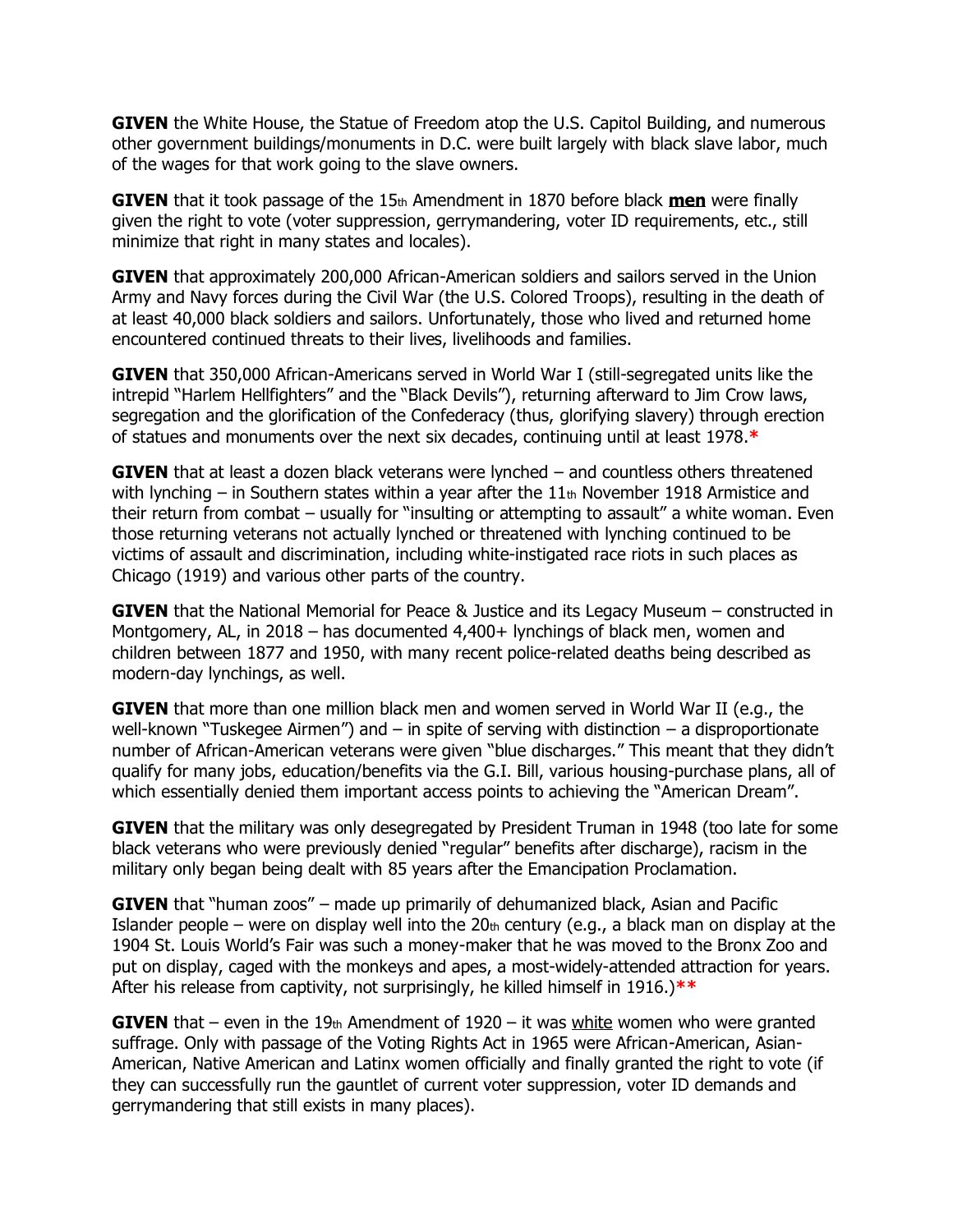**GIVEN** that a 2013 Supreme Court Decision (Shelby County, Alabama, vs Holder) gutted many key components of the Voting Rights Act, allowing a dozen Southern states and countless local jurisdictions throughout the country to have free rein in re-instituting voter suppression.

**GIVEN** that state and local "Jim Crow" laws requiring racial segregation in education, housing, employment, public accommodations, etc. (frequently not even pretending to be "separate but equal") were legally being enforced until 1965.

**GIVEN** that – even though the 1954 Brown vs Board of Education decision required integration of schools – the last officially segregated school district (Cleveland, Mississippi) was finally integrated by judicial order in May of **2016**. The first federally-enforced high school integration occurred at Central High School in Little Rock, Arkansas, in September 1957.

**GIVEN** that explicit federal intervention had to be invoked in integration cases (e.g., University of Alabama: George Wallace vowed to "stand in the schoolhouse door" to block desegregation attempts in 1963), de facto segregation exists in some public and private schools, colleges and universities to this day, only some even pretending to offer "separate but equal" facilities.

**GIVEN** that the long-overdue Civil Rights Act of 1957 had to be supplemented by the Civil Rights Act of 1968 (in the heat of post-Martin-Luther-King-assassination riots), to deal with Hate Crimes (LGBTQ finally included 41 years later in a 2009 bill), to confront specific inequities faced by Native Americans, Blacks and other People of Color in Fair Housing, Employment and Accommodations.

**GIVEN** that Historically Black Colleges and Universities have existed from at least 1837, this group of educational institutions was only designated as such by the U.S. Department of Education in 1965. These HBCUs – currently 102 of them – continue to struggle to receive a proportionate share of federal higher education funding.

**GIVEN** that the LGBTQ+ community itself has a shameful history of racial discrimination (e.g., use of pejorative terms like "dinge queens", requiring People of Color to have three forms of identification to enter LGBTQ bars, and perpetuating racist stereotypes, among many other subtle and not-so-subtle forms of discrimination).

**GIVEN** that a disproportionate number of American cases/deaths from HIV/AIDS have involved African-Americans (though 12-13% of the population, black men/women/children are currently 42% of new HIV-positive cases – historically, 43% of the deaths in the epidemic); in the 2020 COVID-19 epidemic, so far, African-American mortality is 2.2 times higher than white or Asian, 2.1 times higher than Latinx and 1.9 times higher than Native Americans. Much of this disparity can be attributed to poverty, unequal access to affordable housing, health care services and education, among other results of generations of systemic racism.

**GIVEN** that hate crimes documented since 1969 consistently indicate that biases associated with race, religion, sexuality and gender identity remain the motivation for the majority of the violence (LGBTQ+ as hate-list targets only formally documented since being added in 2009).

**GIVEN** that police are consistently responsible for close to 1,000 shooting deaths per year (994 in 2015; 962 in 2016; 986 in 2017; 991 in 2018; 1,004 in 2019; and 463 as of 7th June 2020), including a disproportionate number of black and brown people (e.g., blacks only make up 12- 13% of the population, but 24% of the people killed by police).**\*\*\***